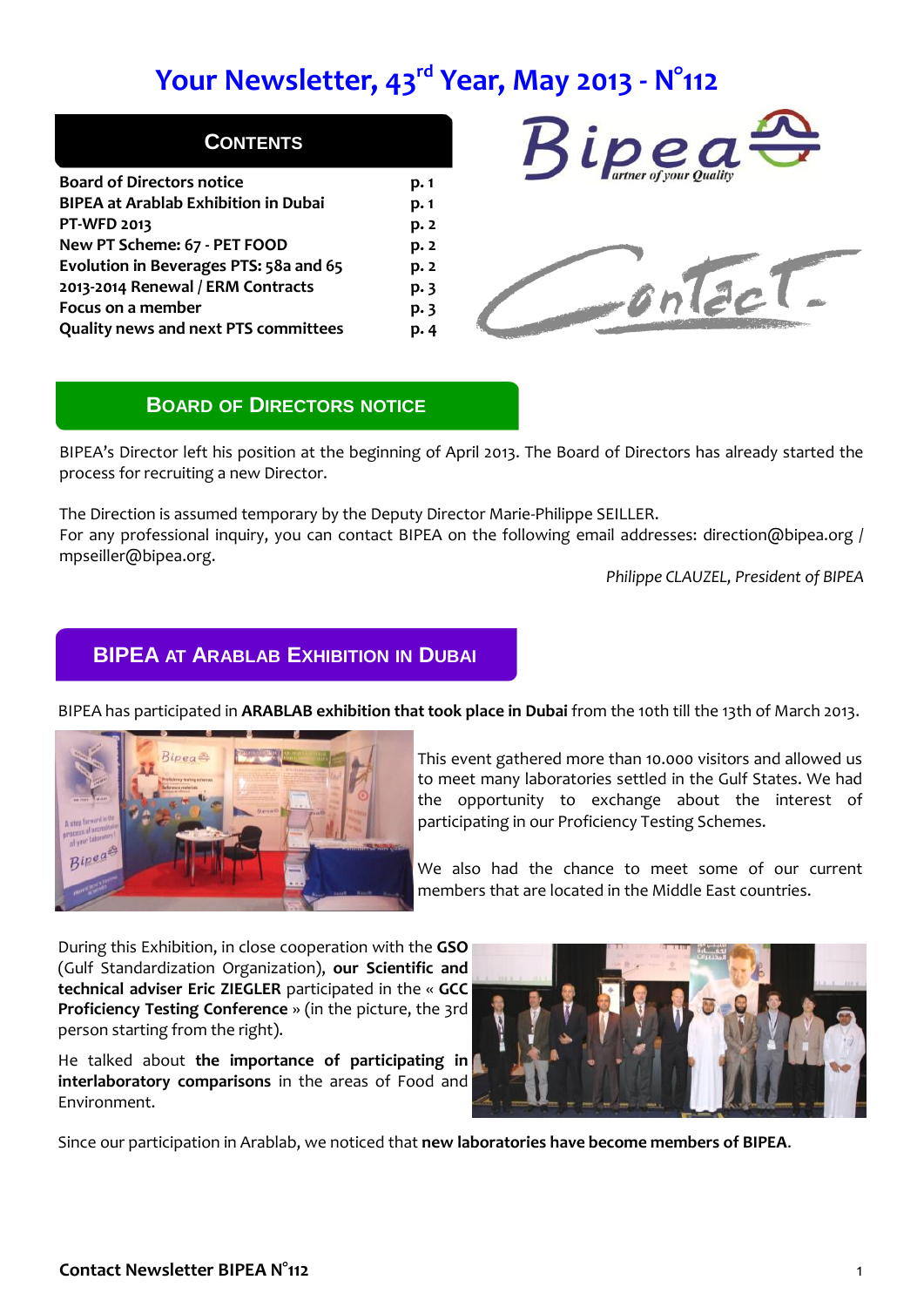### **PT-WFD 2013**

The PT-WFD (Proficiency Testing for Water Framework Directive) is a European Network of PT Providers created to develop Interlaboratory comparisons around the molecules classified « priority substances » within the Water Framework Directive.

In this context, we are glad to offer you two rounds:

► **« Organotin compounds in surface water matrice »** 

> Parameters: Organotin compounds. Planning : expected in August 2013.

► **« Pesticides in surface water matrice »** Parameters: Alachlor, Atrazine, Bifenox, Chlorfenvinphos, Diuron, Chlorpyrifos, Cybutryne, Isoproturon, Quinoxyfen, Simazine, Terbutryn, Trifluralin. Planning: expected in October 2013.

We will send you a specific offer shortly.

If you wish to receive any additional information, do not hesitate to contact our Scientific and technical adviser Eric ZIEGLER, eziegler@bipea.org.

### **NEW PT SCHEME: 67 - PET FOOD**

Continuing with our development policy and aiming to satisfy our members' needs, we regularly set up new PT Schemes. Thus, we are glad to announce you the organization of a new interlaboratory comparison program: 67- PET FOOD.

It is composed by 2 rounds, each one with 2 samples:

- ► **April 2013 round**:
	- Wet cat food
	- Poultry fat
- ► **June 2013 round:**
	- Meat meal
	- Dog food

The laboratories will be able to analyze several parameters: fatty acids, amino-acids, metals, mycotoxins, vitamins, fibers, stabilizers, amines biogenes, antioxidants...

April round is already closed, but we **propose you to join us for next June round**.

We would like to express our gratitude to **Sophie ROBERT** from *MARS Petcare*, for her assistance and technical support in the organization of this new PTS.

You can contact our Sales Department for further information: shellali@bipea.org

### **EVOLUTION IN PTS: 58A AND 65**

#### **58a - Dehydrated alcohols:**

The study carried out on February 2013 between the participating members to the PTS 58a permitted us to maintain the phosphorus and sulphates criteria for next annual series.

Moreover, three matrices will be spiked with denaturants. Therefore, there will be 4 more criteria:

- ► DEP (diethyl phthalate).
- ► MEK (methyl ethyl ketone).
- ► TBA (tert-Butyl alcohol).
- ► Bitrex (Benzyl diethyl (2,6-xylyl carbomethyl) ammonium benzoate.

### **65 - Compounds extracted from wood in spirits:**

Following the study carried out on February 2013 between the participating members to the PTS 65, we decided to add the following criteria: lead and phthalates (DEP, DBP, BBP, DMP, DEHP, DINP, DNOP and DIDP). The proposed Spirits will be thus spiked not only in lead and phthalates but also in copper and ethyl carbamate.

If you wish to receive any additional information, do not hesitate to contact our Scientific and technical adviser Caterina MAZZONI: cmazzoni@bipea.org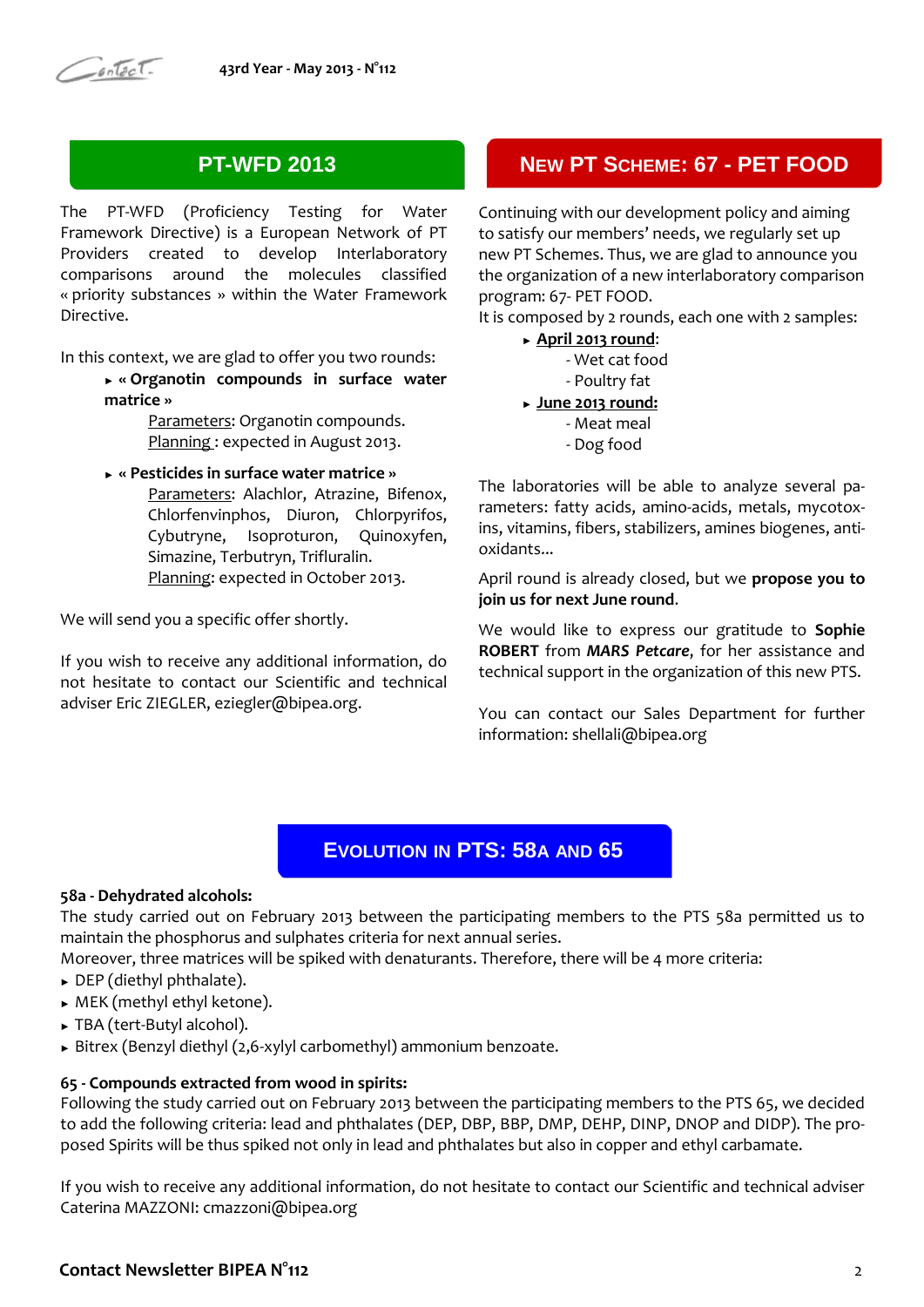

**43rd Year - May 2013 - N°112**

### **2013-2014 RENEWAL / ERM CONTRACTS**

As every year, the period of May-June means the beginning of the renewal of your participation in our interlaboratory comparisons.

You are actually **more than 1450 laboratories to participate in our PTS**. We would like to express our gratitude for your trust and we hope that this annual series have met your expectations.

You will receive the renewal documents for next 2013/2014 annual series at the beginning of June 2013.

We would like to ask you to pay attention to all the documents and to send back the eventual modifications **before the 15th of July 2013**. If you did not receive anything by the 15th of June 2013, we would appreciate that you contact us as soon as possible.

### **If you intend to buy External Reference Material (ERM), you might be interested in signing a personalized ERM contract and benefit from 20 to 40 % discounts.**

You only have to anticipate your needs and to order in advance your ERM samples for next annual series (minimum of 10 samples).

These contracts allow us to produce more samples and therefore better satisfy our members' needs. For further information you can contact our Sales Department (+33.1.47.33.54.60 / sales@bipea.org).

### **FOCUS ON A MEMBER**

*As usual, we offer a focus on a laboratory member of our association. This publication is made with the prior agreement of the person interviewed . Today, the focus is on Mr. Haitham Altraif ingénieur et président from « IDAC » in Saudi Arabia.*

#### *Could you introduce us your laboratory ?*

*IDAC aims in order to enable the food industry in Saudi Arabia & GCC to provide high quality safe food for consumers by offering full scope of Testing, Inspection and Certification services all over the food value chain of manufacturers, retailers and restaurants.*

*As the Testing arm for the company, IDAC Laboratories is the largest independent private food laboratories in Saudi Arabia & GCC' and the only one that has been Internationally ISO 17025 accredited by IAS in United States the full member at ILAC. It is also ISO 17025 accredited by Saudi Accreditation Committee SAC.*

#### *What are the activities of your laboratory?*

*IDAC Laboratory serves its clients with more than 1,600 different tests to cover all the needs for testing food's quality and safety ,whether they relate to product specifications, nutritional values, shelf life or environmental testing. Very soon, we are going to start Sensory Analysis to support product's development as well as R&D for different clients.* 

#### *When did you first register for BIPEA PTS?*

*We participate to Bipea PT programs since 2011-2012. Because IDAC became the reference laboratories for many of Food Global & Regional Brands as well as the reference labo-*

*ratory for some regulatory bodies in the region to test imported, exported or locally produced and distributed food, it became mandatory to enhance our quality assurance and quality control of result accuracy. This is in addition that PT is a mandatory requirement of ISO 17025 accreditation.*



*Nowadays what role do BIPEA PTS play in your quality program?* 

*BIPEA supports our quality programs. In fact, as we are accredited ISO 17025 and certified ISO 9001, BIPEA PT programs contribute to our accreditation and certification.* 

#### *How different are BIPEA PTS from those of its competitors?*

*Several differences lead us to choose Bipea than other PT provider.*

*First of all Bipea proposes a complete annual program composed with several rounds during the year. This system permits us to follow our accuracy on a long term basis. It is important for us to prove to our customers our regular performance.* 

*Then the interlaboratory comparisons reports of Bipea are very detailed and comprehensive. It is an advantage for us because we can compare our results to the assigned value but also to the others participants: so we can position our efficiency throughout all the participants.*

#### *To conclude, would you like to add something?*

*We appreciate the technical support provided by Bipea and would like to thank the whole Bipea Team.* 

#### **Contact Newsletter BIPEA N°112** 3